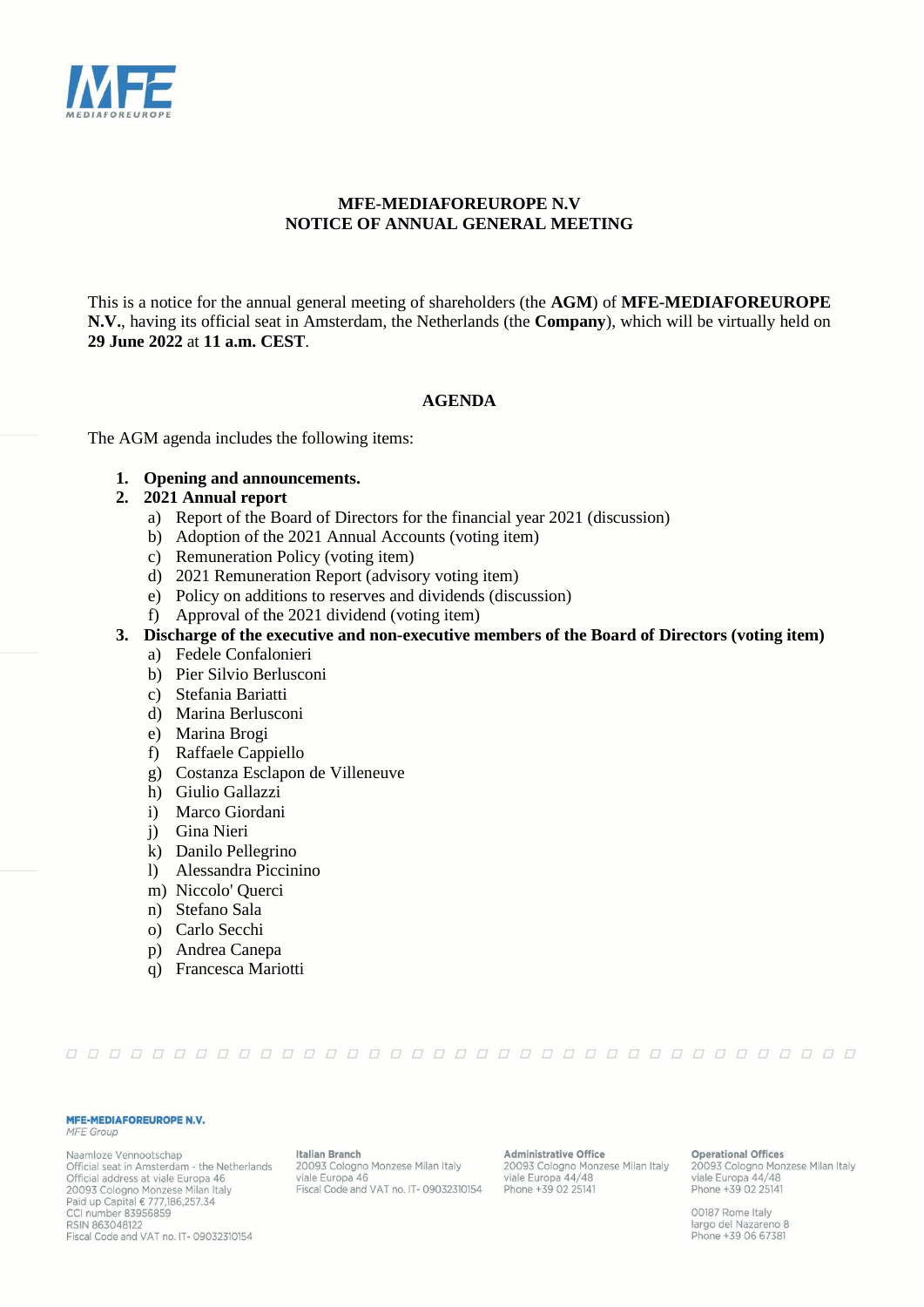

# **4. Authorization of the Board of Directors to repurchase shares in the Company (voting item)**

- **5. Questions.**
- **6. Close.**

The AGM documentation:

- Agenda and explanatory notes of the AGM;

- Company's 2021 Annual report and 2021 Annual accounts, including the auditor's opinion;

- Explanatory Report of the Board of Directors in compliance with articles 114-bis and 125-ter Italian Consolidated Law on Financial Intermediation and article 2:135, paragraph 5 Dutch Civil Code;

- Statement of the total number of outstanding shares and voting rights at the date of this notice;

- Proxy form for shareholders; and

- Instructions for participation and voting at the AGM,

is available on the Company's website (https://www.mfemediaforeurope.com/en/events/shareholdersmeeting/).

All AGM documents are available for inspection at the offices of the Company (Viale Europa 46, 20093 − Cologno Monzese, Milan, Italy). Copies may be obtained free of charge by shareholders and other persons entitled to take part in the meeting.

# **COVID-19 AND VIRTUAL MEETING**

In light of the Covid-19 pandemic, the Company would like to emphasize the importance of avoiding further spread and unnecessary infections as much as possible and therefore the AGM is organized as a virtual meeting. By doing so the Company believes it does not jeopardize the health of the members of the Company's Board of Directors, our employees, our shareholders and other stakeholders and of course the wider community.

Shareholders can participate in the AGM remotely as follows:

- Follow the AGM via an audio cast:
- Cast votes by written proxy to our Agent (as defined below); and/or
- Vote in advance of the AGM via the web procedure made available on the Company's website [\(https://www.mfemediaforeurope.com/en/events/shareholders-meeting/\)](https://www.mfemediaforeurope.com/en/events/shareholders-meeting/) and as further explained in this notice.

It will not be possible to vote during the AGM. The shareholders are urged to register their votes in advance on the resolutions to be put to the AGM by registration of their proxy or online votes.

# **SHAREHOLDERS AND RECORD DATE**

Only holders of shares in the share capital of the Company as of the close of business on **1 June 2022** (the Record Date) and as such registered on the Record Date in a securities account with a bank, brokerage or other intermediary (each an **Intermediary**) participating in the Monte Titoli system (the **Monte Titoli Participant Account**) are entitled to take part in, and vote on the matters proposed to, the AGM.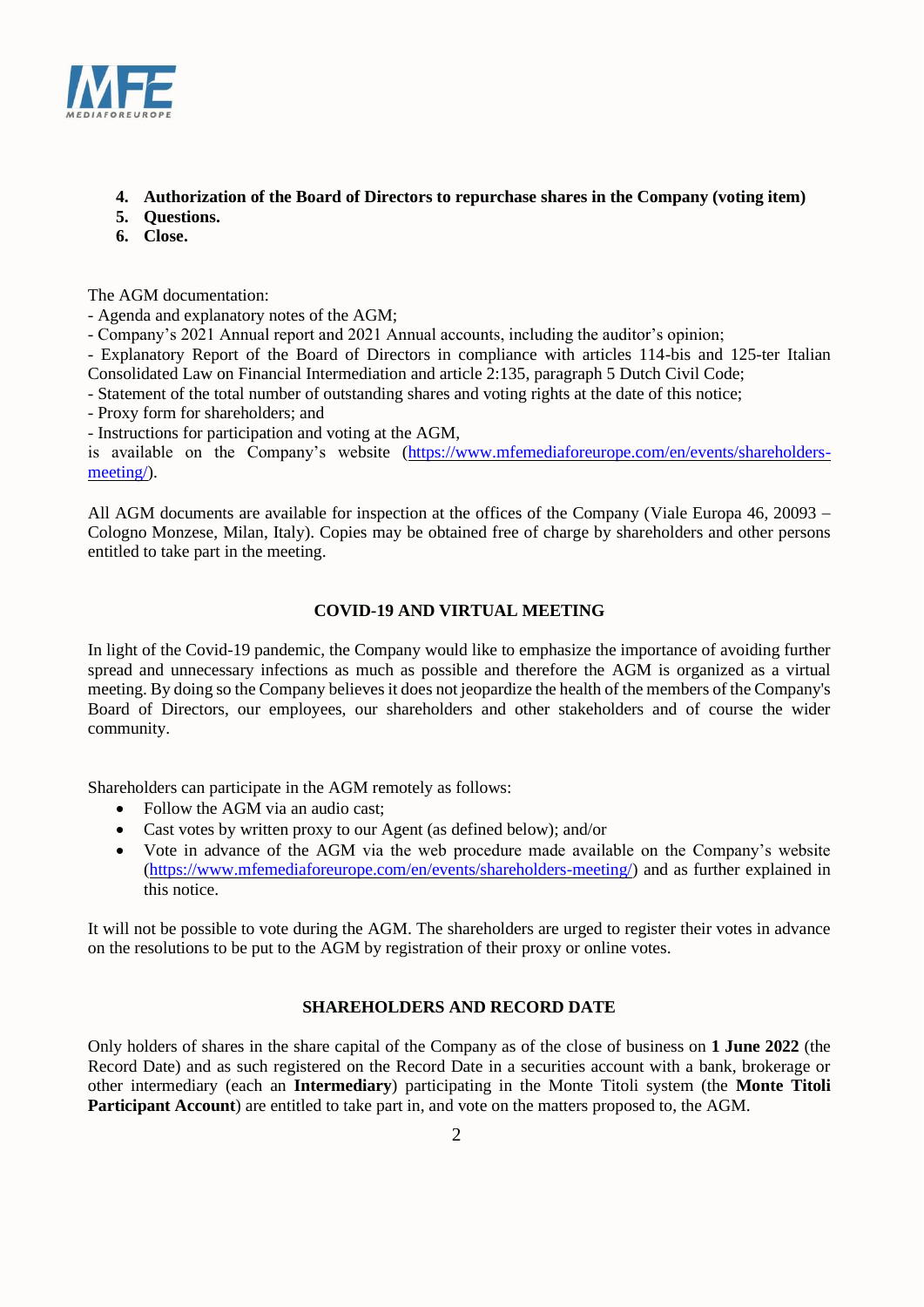

# **HOW TO REQUEST FOR ATTENDANCE**

Shareholders holding ordinary shares in a Monte Titoli Participant Account who wish to attend the AGM by proxy or to cast votes online (please note proxy instructions below), should request their Intermediary to issue a statement confirming their shareholding (including the shareholder's name and address and the number of shares notified for attendance and held by the relevant shareholder on the Record Date). Intermediaries must submit attendance requests no later than **5 p.m. CEST** on **22 June 2022** to the Agent (as defined below).

## **AUDIO CAST**

Shareholders will be attend the AGM remotely via a live audio cast. The language of the AGM will be English. In order to attend the AGM remotely and get access to the audio cast of the AGM, shareholders must request their Intermediary to issue a statement that entitles the shareholder to participate in the AGM (the Notice of Participation). This statement must be submitted by the Intermediaries to our Agent (Computershare S.p.A. with address: Via Lorenzo Mascheroni n. 19 20145 Milano, Italy) no later than **5:00 p.m. CEST** on **22 June 2022** according to the instruction provided by the Agent to Monte Titoli participants. The Intermediary shall also send to the Agent the request for the "virtual attendance card" and the e-mail address of the requesting shareholders. The Agent will provide shareholders who have followed the participation procedure correctly with a "virtual attendance card" (which includes a username and password) that will enable a shareholder to log in to the audio cast.

## **VOTING**

Voting will only be possible in advance of the AGM. Shareholders can cast votes in the following manners:

- Granting a written proxy to our Agent by using the proxy form on the Company's website; or
- Vote online via the web procedure made available on the Company's website.

# **QUESTIONS**

Shareholders who will participate in the AGM remotely can submit questions in writing with respect to the items on the AGM agenda via email to the following e-mail address: [direzione.affari.societari.mediaset@pec.mediaset.it](mailto:direzione.affari.societari.mediaset@pec.mediaset.it)

The questions must be received prior to **11 a.m. CEST** on **26 June 2022**

In order for the Company to have the shareholding and the eligibility to ask questions confirmed, the email has to include the name, the surname, the AGM agenda item to which the question refers, and a copy or the reference of the Notice of Participation, issued by the Intermediary, proving shareholder's share possession at the Record Date. Questions received without the required information will, unfortunately, not be answered.

Within the order of the meeting that is being maintained by the Chairman of the meeting, the questions raised may be combined and will be dealt with prior or during the AGM. The answers to the questions will be published with the minutes of the meeting after the AGM.